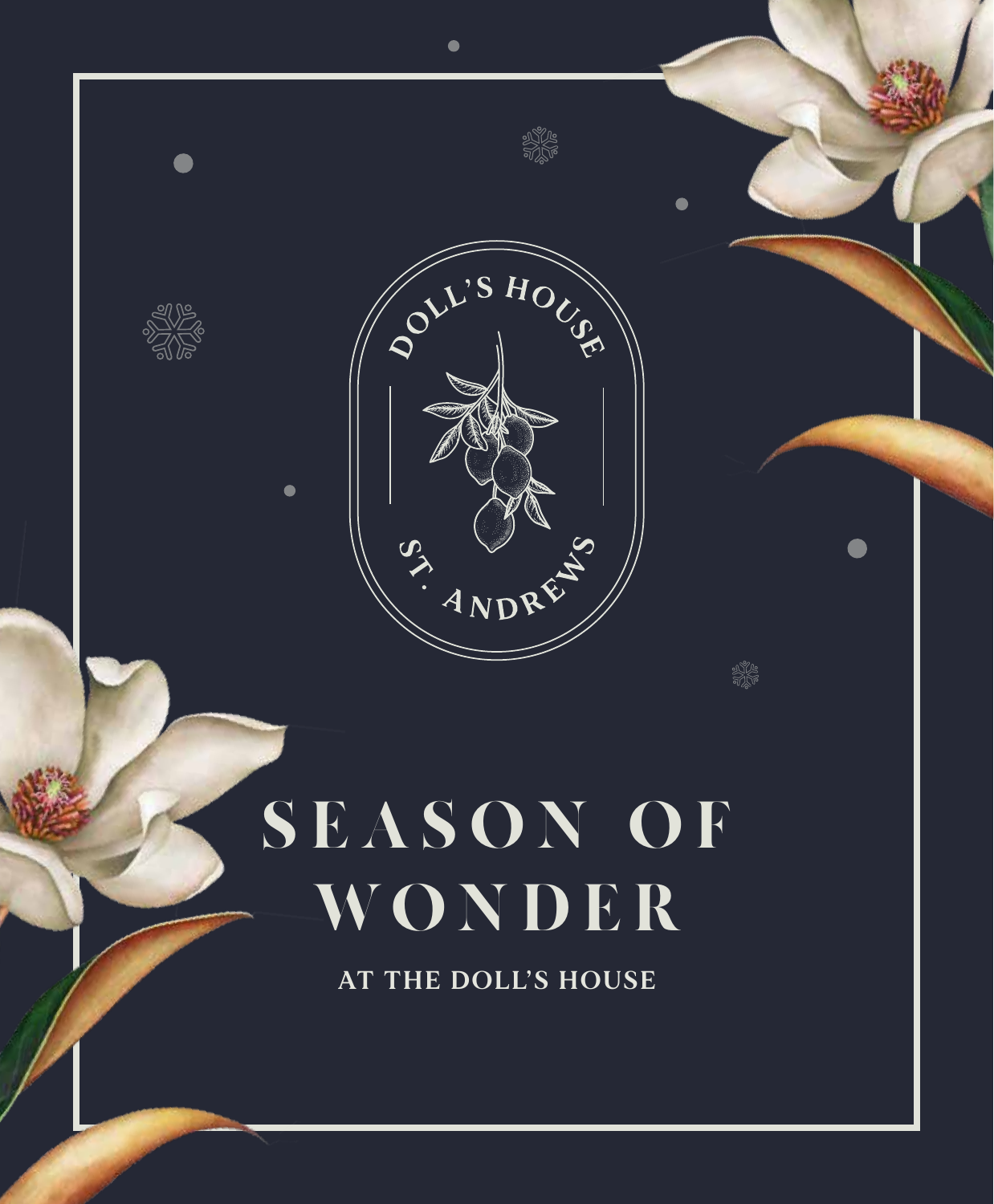# **CONTENTS**

| Let The Festivities Commence | 3  |
|------------------------------|----|
| Festive Dining               | 4  |
| Christmas Day                | 6  |
| Hogmanay                     | 8  |
| <b>Festive Drinks</b>        | 9  |
| Winter Events                | 10 |
| Gift Cards                   | 12 |
| Menu Calendar                | 14 |
| Contact Us                   | 15 |



# **LET THE FESTIVITIES COMMENCE...**

 $\bullet$ 

 $\bigcirc$ 

 $\bigcirc$ 

With the most wonderful time of the year fast approaching, we invite you to join us for an unforgettable festive season in our cosy corner of St Andrews.

This brimming brochure contains all of the details on our festive dining menus, Christmas Day feast and schedule of winter events. Expect a very special breakfast with Santa, gingerbread making class and weekly live music.

We have our very own private dining room upstairs which is the perfect setting for an intimate festive gathering. Our menus can be specially tailored to suit the needs of your party and our team are more than happy to accommodate any special requests you may have.

We look forward to welcoming you to our winter wonderland over the festivities!

**THE DOLL'S HOUSE**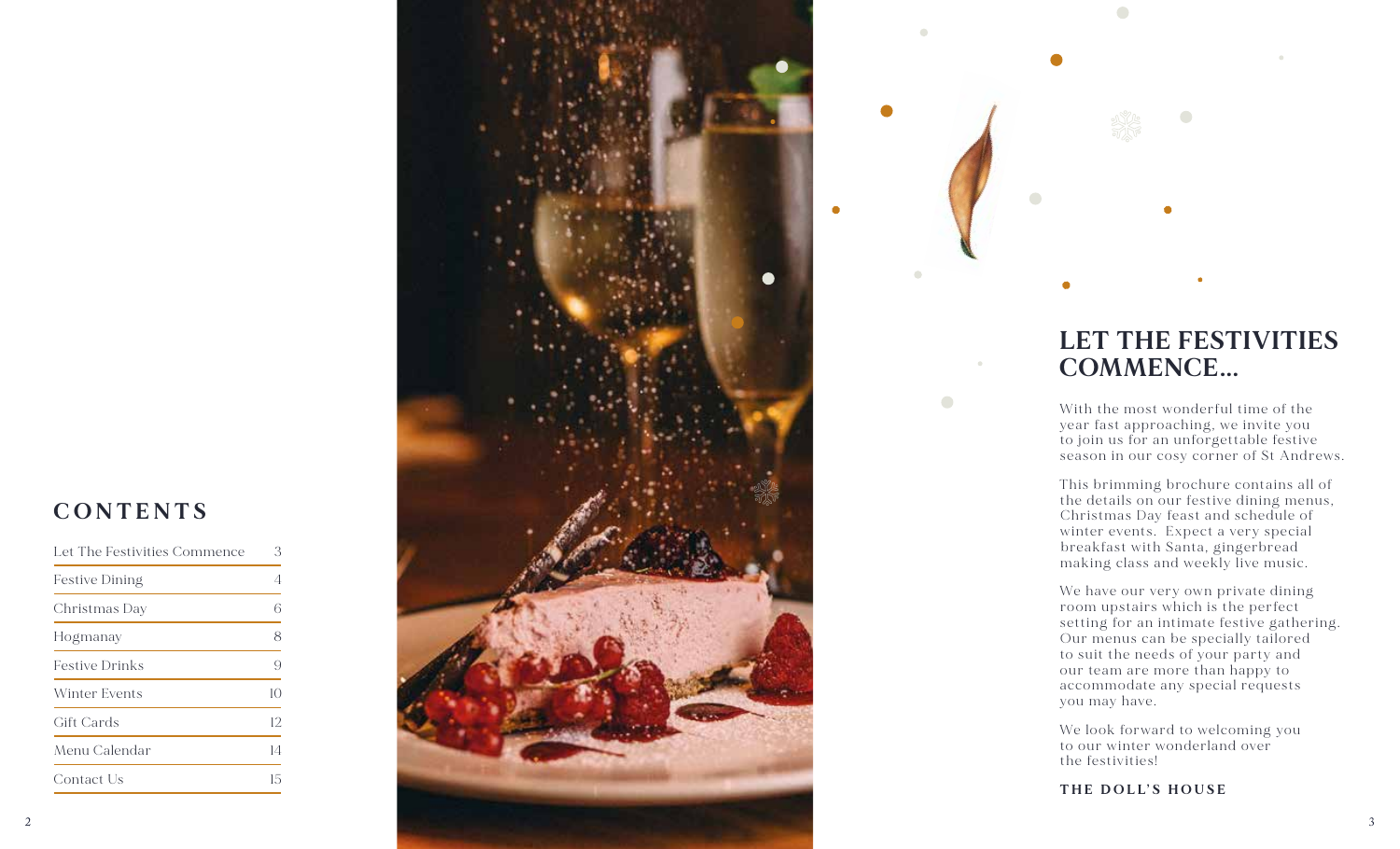

# **FESTIVE DINING**

FROM £26.95 PER PERSON

GROUPS OF 10+ ENJOY A GLASS OF FESTIVE FIZZ ON US!

Please see the back of our brochure for full pricing information.

## **STARTERS**

**Roasted Squash & Nutmeg Soup (v)** Pumpkin Seeds, Sage Crème Fraiche, Rustic Bread

**Chicken Liver Parfait** Smoked Bacon Crumb, Pickled Mushroom, Caramelised Shallots, Oatcakes

**Crab & Avocado Tian** Concasse, Pickled Cucumber, Lemon Aioli

**Harissa Cauliflower & Hazelnut Picada (vg)** Chervil, Olives, Sunkist Tomatoes, Crostini

## **MAINS**

**Roast Turkey Breast** Hard Roast Roscoff Onion & Celeriac Tartlet, Chanterelles, Pickled Brambles & Port Demi

**Tempeh Sausage Stuffed Acorn Squash (vg)** Roast Potatoes, Charred Sprouts, Maple Glazed Parsnips & Carrots, Cranberry Sauce, Porcini Mushroom Jus

**Sea Trout & Sorrel Crust** Warm Potato & Beetroot Salad, Horseradish, Dill

**8oz Dry Aged Scotch Rump Steak** Date & Apple Stuffing, Maple Glazed Pigs In Blankets, Roast Potatoes, Butter Sprouts, Honey Glazed Parsnips & Carrots, Turkey Jus

## **DESSERTS**

**Cranachan Cheesecake (v)** Vanilla & Oat Granola, Whisky Soaked Raspberries, Heather Honey

**Clootie Dumpling (v)** Brandy Custard, Frosted Redcurrants

**Dark Chocolate Delice (v)** Black Cherry Compote, Chantilly Cream

**Scottish Cheese Selection (v)** Mull of Kintyre, Blue Murder & Clava, Charcoal Biscuits, Arran Apple Chutney, Celery & Green Grapes



 $\Box$ 

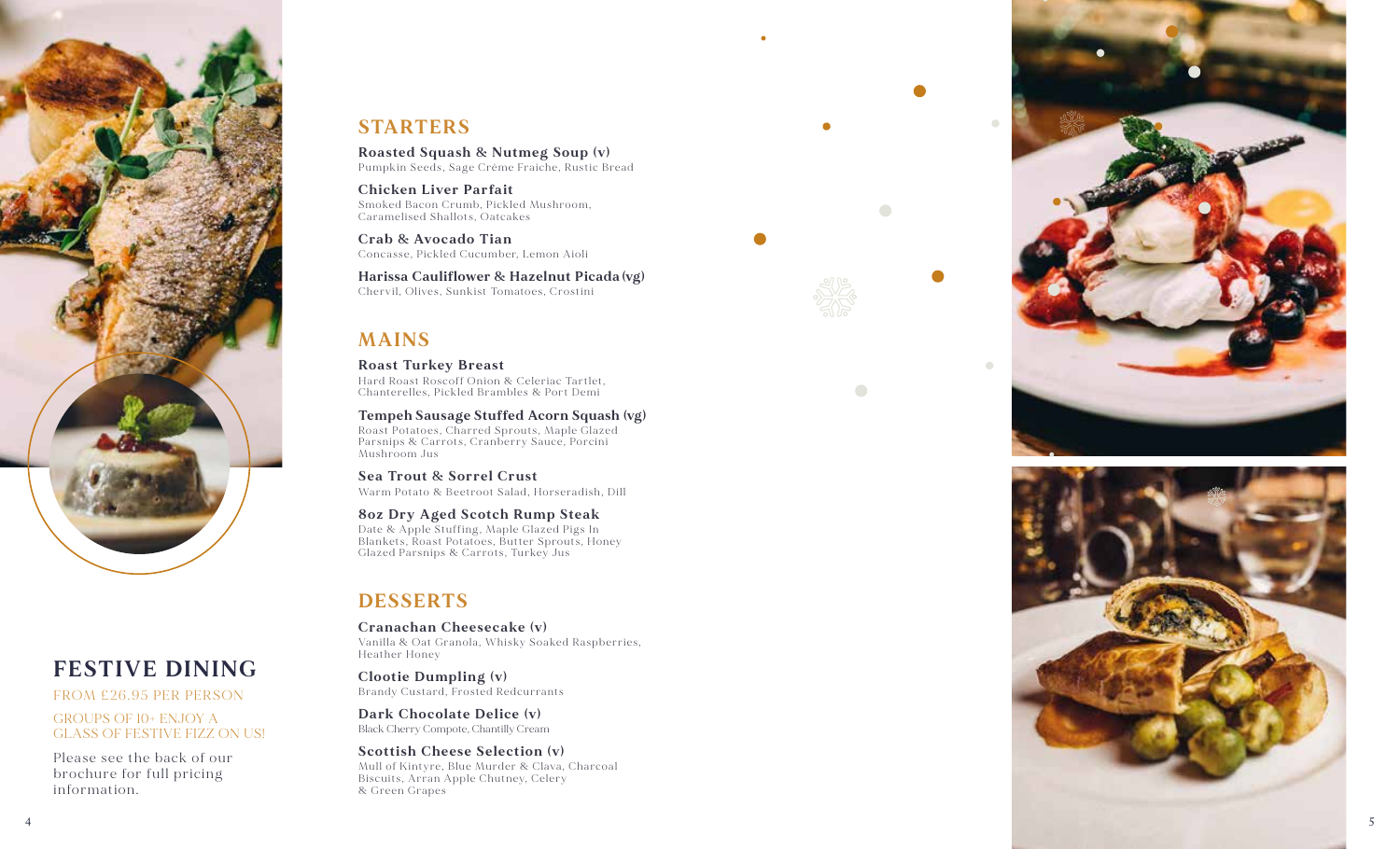

# **CHRISTM AS DAY FEASTING**

#### £59.95 PER ADULT £29.95 PER CHILD (UNDER 12)

Relax this Christmas Day and let us take care of the cooking. Indulge in the ultimate festive fayre, with something for all the family.

## **STARTERS**

**Celeriac & Truffle Soup (v)** Chive, Apple, Black Olive Bread

**Duck Liver & Foie Gras Parfait** Port & Onion Jam, Brioche Toast

**Hot Smoked Salmon Rillettes** Dill & Red Onion Crème Fraiche, Thai Basil, Ciabatta C routons

**Maple Squash with Quinoa (vg)** Shaved Brussels Sprouts with Radish, Cranberry, Raspberry Vinaigrette & Herbs

## **MAINS**

#### **TURKEY BREAST ROULADE**

Haggis Stuffing, Maple Glazed Pigs In Blankets, Roast Potatoes, Butter Sprouts, Honey Glazed Parsnips & Carrots, Cranberry Sauce, Turkey Jus

#### **Chestnut & Porcini Mushroom Nut Roast (vg)**

Vegan "Pigs In Blankets", Roast Potatoes, Sprouts, Maple Glazed Parsnips & Carrots, Cranberry Sauce, Porcini Mushroom Jus

#### **Tandoori Sea Bream**

Saffron Asparges, Coconut Shaved Sprouts, Spiced Mango Yoghurt

#### **Treacle & Clove Baked Ham**

Maple Glazed Pigs In Blankets, Roast Potatoes, Butter Sprouts, Honey Glazed Parsnips & Carrots, Turkey Jus

**Spiced Stout Braised Feather Blade** Haggis Bon Bon, Heather Honey Roast Winter Veg, Potato Fondant, Mustard Jus

## **DESSERTS**

**Black Forest Cheesecake (v)** Black Cherry Compote, Dark Chocolate Shavings

**Traditional Christmas Pudding (v)** Brandy Sauce & Redcurrants

**Chocolate & Orange Mousse (v)** Cointreau Cream, Handmade Shortbread with Candied Orange

**Scottish Cheese Selection (v)** Mull of Kintyre, Blue Murder & Clava, Charcoal Biscuits, Arran Apple Chutney, Celery & Green Grapes





 $\bigcap$ 

7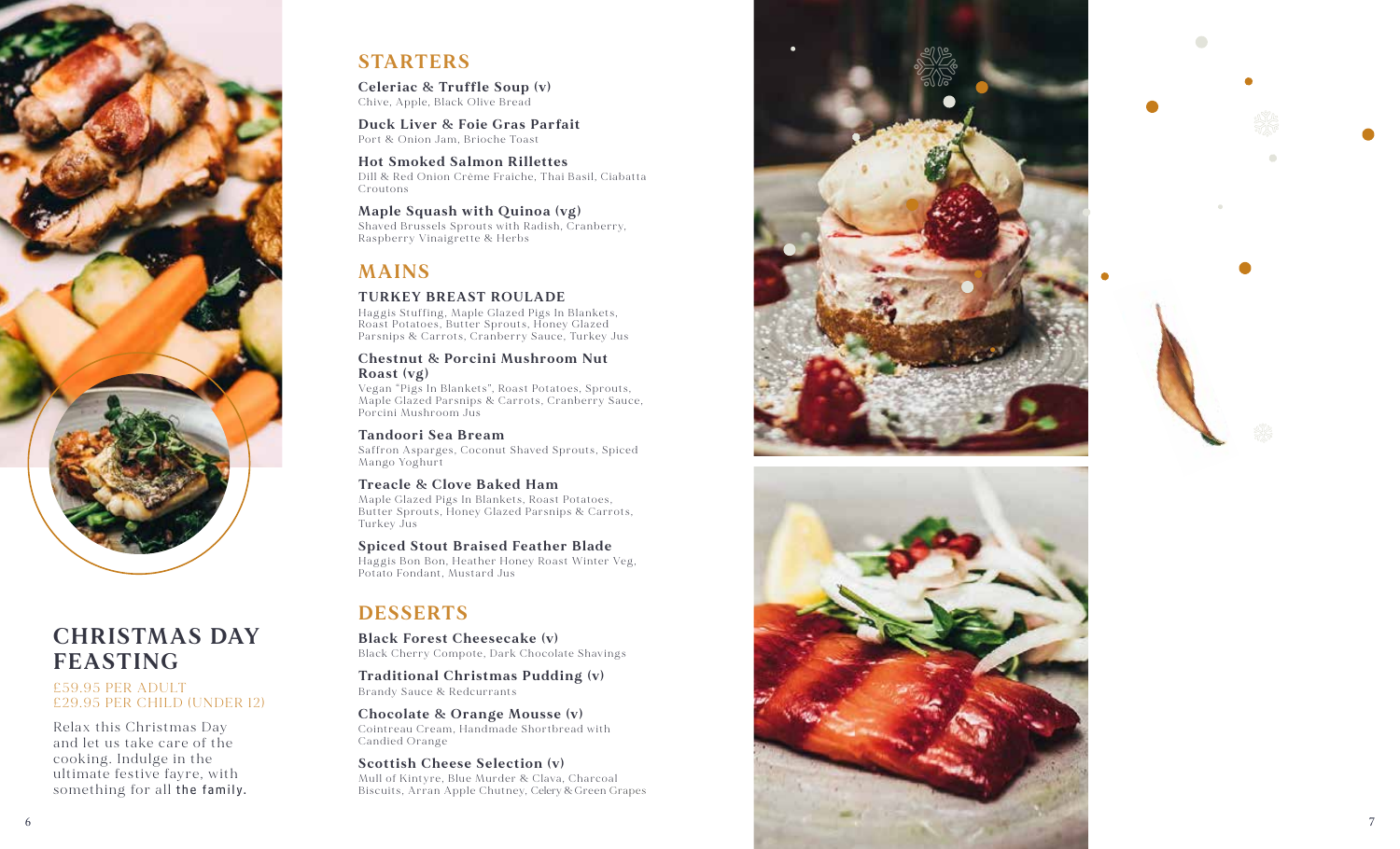

## **HO GM ANAY DINING**

£39. 95 PER A DULT (4PM-6PM SITTING)

£54.95 PER ADULT (INCLUDES LIVE MUSIC FROM 8PM AND GLASS OF FIZZ)

£27.50 PER CHILD (UNDER 12)

## **STARTERS**

**Sweet Potato & Toasted Coconut Soup (v)** Chipotle, Coriander Oil, Crème Fraiche

**Rustic Pork, Apricot & Chestnut Terrine** Celeriac Remoulade, Charred Bread

**Smoked Salmon & Dill Roulade** Avocado Mousse, Chervil, Melba Toast

**Vegan Feta & Fig Tartelette** Beetroot & Candied Walnut (vg)

## **MAINS**

**Turkey Breast Roulade** Haggis Stuffing, Maple Glazed Pigs In Blankets,

Roast Potatoes, Butter Sprouts, Honey Glazed Parsnips & Carrots, Cranberry Sauce, Turkey Jus

**Ras El Hanout Celeriac Steak (vg)** Spiced Bulgar Wheat, Clementine, Pomegranate, Mint

**Butter Baked Halibut** Celeriac, Horseradish Crushed Potatoes, Charred Scallion, Rioja Jus

**8oz Dry Aged Scotch Sirloin Steak** Garlic Butter, Roast Tomato, Watercress, French Fries

**Roast Highland Venison** Burnt Onion Puree, Truffle Mash, Thyme Roast Winter Roots, Pan Jus

## **DESSERTS**

**Winter Berry Tart (v)** Crème Custard, Chambord Blackberries, Raspberry & Chocolate Crumb

**Sticky Toffee Pudding (v)** Candied Figs, Sweet Mascarpone Cream & Butterscotch Sauce

**After Eight Chocolate Mousse (v)** Mint Cream, Chocolate

**Strawberry Delice (v)** Almond Biscuit & Raspberry Crumbs

**Scottish Cheese Selection (v)** Scottish Cheese Selection, Mull of Kintyre, Blue Murder & Clava, Charcoal Biscuits, Arran Apple Chutney, Celery & Green Grapes

# **FESTIVE TIPPLES**

Get the party started with one of our packages specially created for the festive season!

**Bottled Beer Package | £32** Eight bottles of our bartender's favourite Corona & Menabrea

## **Wine Bundle | £65**

Three bottles of our house red, white, or rosé

**Pink Prosecco Package | £55** Two bottles of our Vitelli Pink Prosecco

**Luxury Celebration | £160** Two bottles of Moët Chandon Rosè

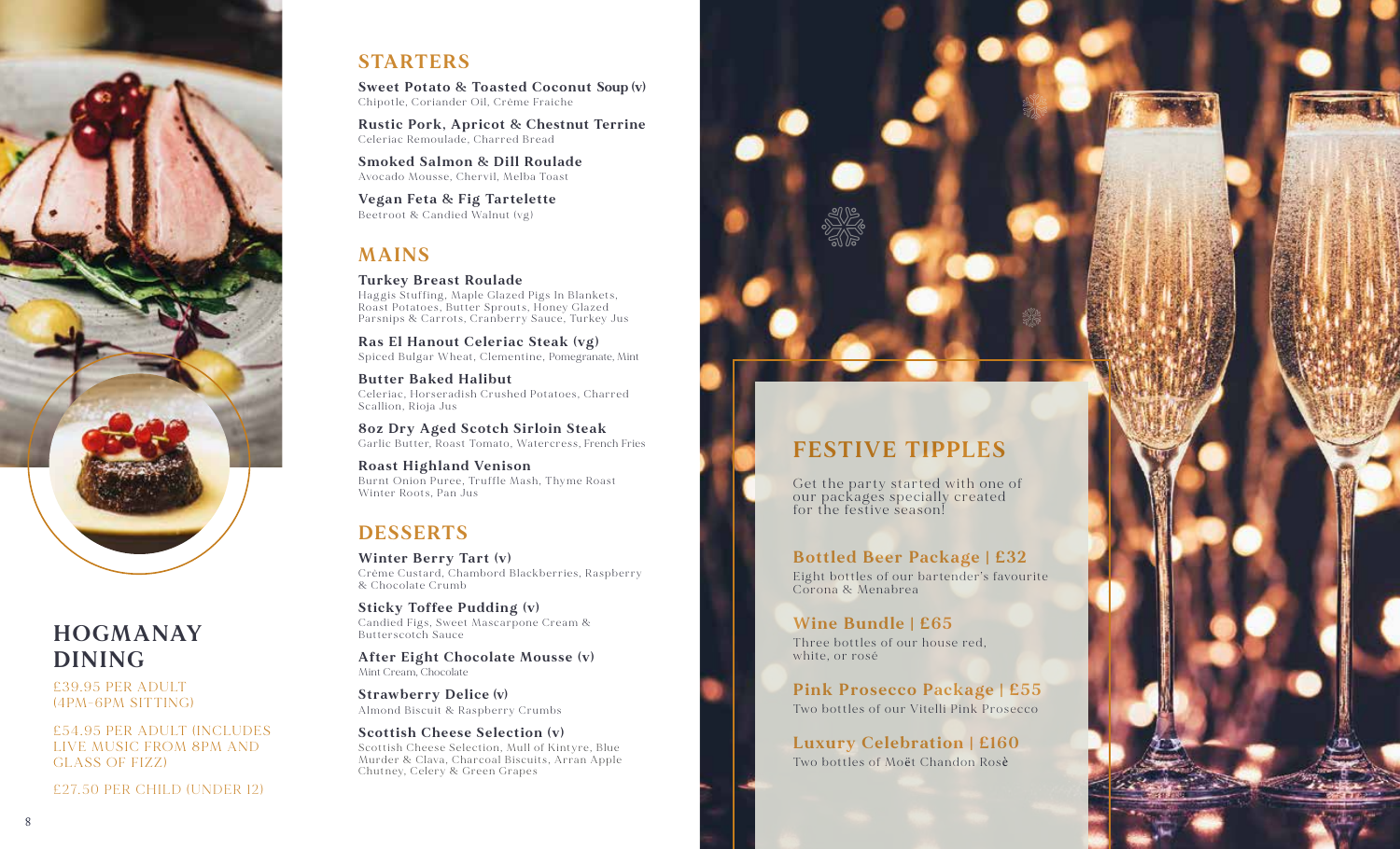

## **FESTIVE CREAM TEA**

THROUGHOUT DEC | £6.95 PER PERSON

 $\bigcap$ 

Tuck into one of our hand finished mince pies complete with brandy cream, not forgetting a cup of our expertly mixed tea or coffee.

#### **BREAKFAST WITH SANTA**

#### SAT 10TH & 24TH DEC | 10AM £14.95 PER CHILD | £19.95 PER ADULT

Bring along the wee ones and let them hand their wish list to the big fella himself. We will have our very own Elf reading corner, a gift from Santa and a festive breakfast for for the kids to tuck into. Adult breakfast also provided with freshly brewed coffee.



## **GINGERBREAD MAKING CLASS**

#### SUN 4TH & 18TH DECEMBER | 10AM £10.95 PER CHILD | £15.95 PER ADULT

Get the wee ones into the festive spirit by letting them decorate their very own gingerbread man, what better way to get the family into the festive spirit? There will also be a delicious breakfast for both the kids and adults to tuck into.

This is a book in advance event

# **WEEKLY LIVE MUSIC**

EVERY SATURDAY | FROM 8.30PM

Join us every week in winter and enjoy the very best in local acoustic talent and folk style songs, perfect for post dinner drinks, or a lovely bottle of warming red.



To book your place for any of these events, please contact us on 01334 477422 or visit dollshousestandrews.co.uk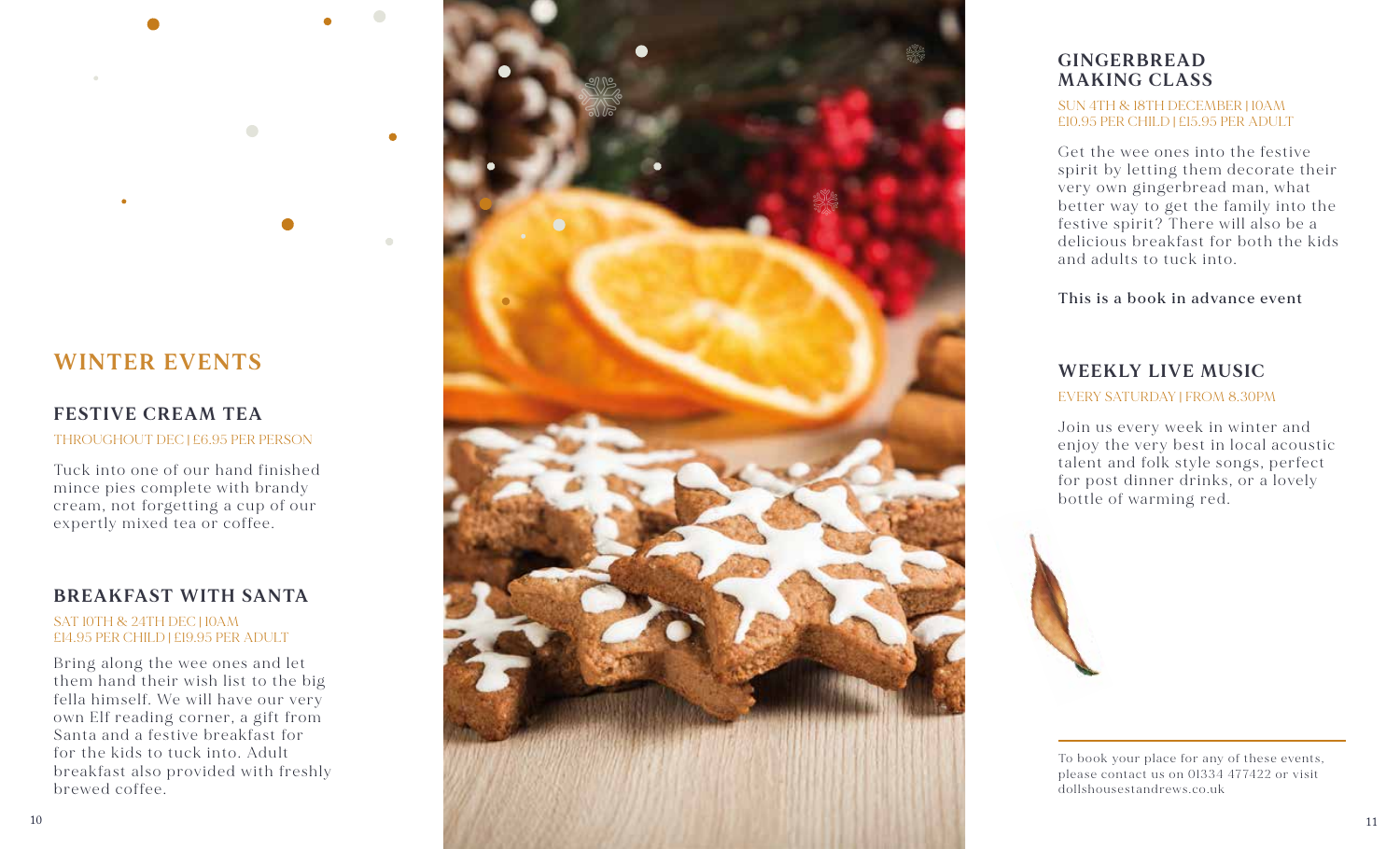# THE PERFECT **CHRISTMAS GIFT**

Our giftcards are the perfect present for someone who enjoys delicious dining or a cocktail or two.

You can purchase a variety of options, including monetary vouchers to be redeemed against food and drinks, or opt for one of our "experiences" " like our famous afternoon tea.

To purchase, visit giftideasscotland.co.uk or visit us in venue.

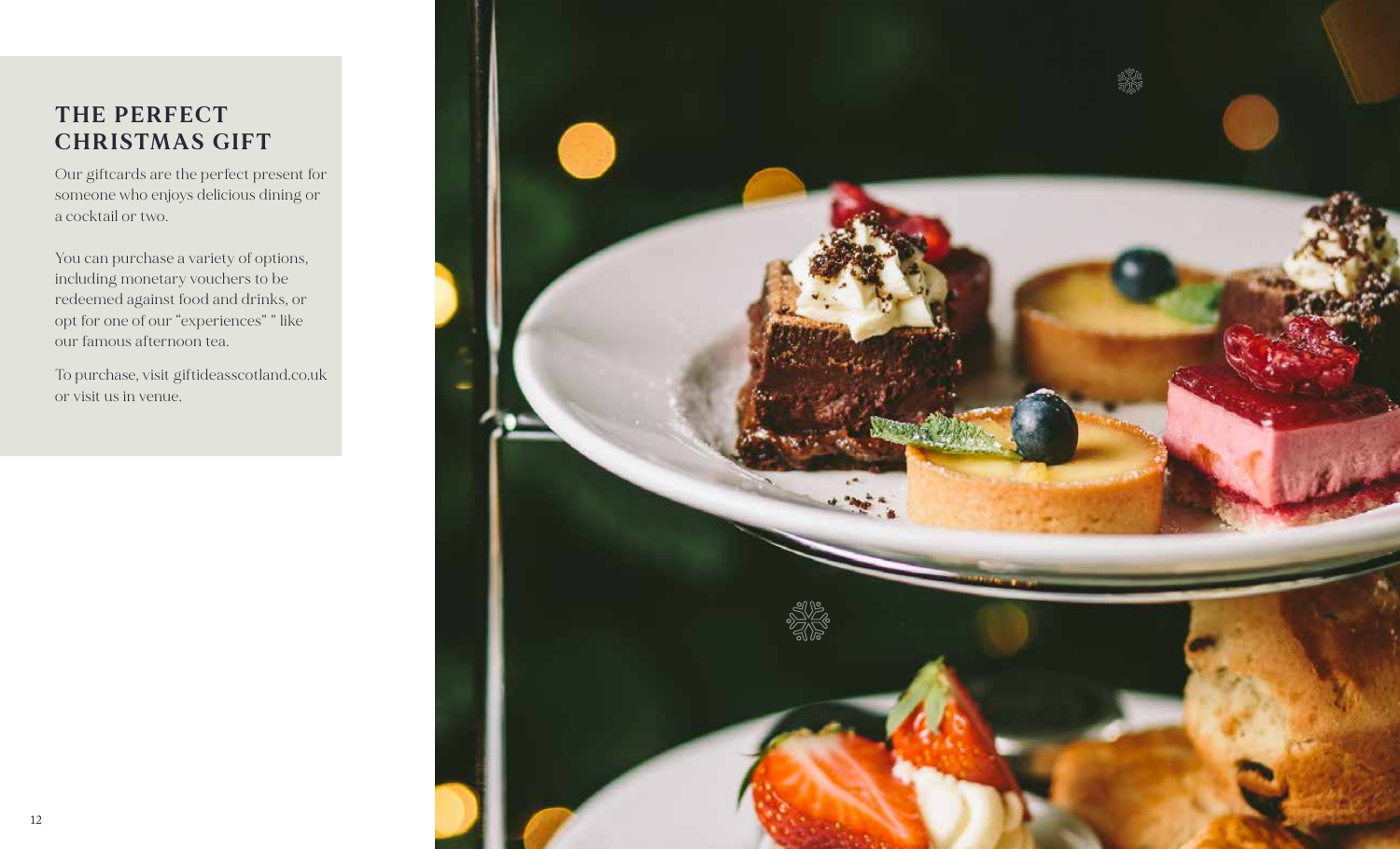| Date                    | 2 Course Lunch | 3 Course Lunch | 3 Course Dinner |
|-------------------------|----------------|----------------|-----------------|
| Friday 18th November    |                | £35.95         | £39.95          |
| Saturday 19th November  |                | £35.95         | £39.95          |
| Sunday 20th November    | £26.95         | £29.95         | £35.95          |
| Monday 21st November    | £26.95         | £29.95         | £35.95          |
| Tuesday 22nd November   | £26.95         | £29.95         | £35.95          |
| Wednesday 23rd November | £26.95         | £29.95         | £35.95          |
| Thursday 24th November  |                | £35.95         | £39.95          |
| Friday 25th November    |                | £35.95         | £39.95          |
| Saturday 26th November  |                | £35.95         | £39.95          |
| Sunday 27th November    | £26.95         | £29.95         | £35.95          |
| Monday 28th November    | £26.95         | £29.95         | £35.95          |
| Tuesday 29th November   | £26.95         | £29.95         | £35.95          |
| Wednesday 30th November | £26.95         | £29.95         | £35.95          |
| Thursday 1st December   |                | £35.95         | £39.95          |
| Friday 2nd December     |                | £35.95         | £39.95          |
| Saturday 3rd December   |                | £35.95         | £39.95          |
| Sunday 4th December     | £26.95         | £29.95         | £35.95          |
| Monday 5th December     | £26.95         | £29.95         | £35.95          |
| Tuesday 6th December    | £26.95         | £29.95         | £35.95          |
| Wednesday 7th December  | £26.95         | £29.95         | £35.95          |
| Thursday 8th December   |                | £35.95         | £39.95          |
| Friday 9th December     |                | £35.95         | £39.95          |
| Saturday 10th December  |                | £35.95         | £39.95          |
| Sunday 11th December    | £26.95         | £29.95         | £35.95          |
| Monday 12th December    | £26.95         | £29.95         | £35.95          |
| Tuesday 13th December   | £26.95         | £29.95         | £35.95          |
| Wednesday 14th December | £26.95         | £29.95         | £35.95          |
| Thursday 15th December  |                | £35.95         | £39.95          |
| Friday 16th December    |                | £35.95         | £39.95          |
| Saturday 17th December  |                | £35.95         | £39.95          |
| Sunday 18th December    | £26.95         | £29.95         | £35.95          |
| Monday 19th December    | £26.95         | £29.95         | £35.95          |
| Tuesday 20th December   | £26.95         | £29.95         | £35.95          |
| Wednesday 21st December | £26.95         | £29.95         | £35.95          |
| Thursday 22nd December  |                | £35.95         | £39.95          |
| Friday 23rd December    |                | £35.95         | £39.95          |
| Saturday 24th December  |                | £35.95         | £39.95          |
| Sunday 25th December    | £59.95         | £59.95         | £59.95          |
| Monday 26th December    | £26.95         | £29.95         | £35.95          |
| Tuesday 27th December   | £26.95         | £29.95         | £35.95          |
| Wednesday 28th December | £26.95         | £29.95         | £35.95          |
| Thursday 29th December  |                | £35.95         | £39.95          |
| Friday 30th December    |                | £35.95         | £39.95          |
| Saturday 31st December  | £39.95/£54.95  | £39.95/£54.95  | £39.95/£54.95   |

## **CONTACT US**

For further details or to discuss your festive party, gathering or private dinner, please contact us on:

- T: 01334 477 422
- E: info@dollshousestandrews.co.uk
- W: dollshousestandrews.co.uk
- A: 3 Church Square, St Andrews, KY16 9NN

### **'TIS THE SEASON TO BE SOCIAL!**

We would love to see all your festive photos, so don't forget to check in, or use #dollshousechristmas

thedollshousestandrews



dollshouserestaurant



#### **BOOKING TERMS & CONDITIONS**



A non-refundable deposit of £10.00 per person is payable upon booking. All bookings made after 31st October must be paid in full at time of booking. Final balance and pre-orders must be received no later than 31st October. Please note full balance is non-refundable and non-transferable. Only one block method payment will be accepted for each booking. The Doll's House will endeavour to accommodate specific requests regarding your preferred table plan, however we cannot guarantee that every requirement will be met. Please refer to our website for full terms and conditions and our severe weather policy.